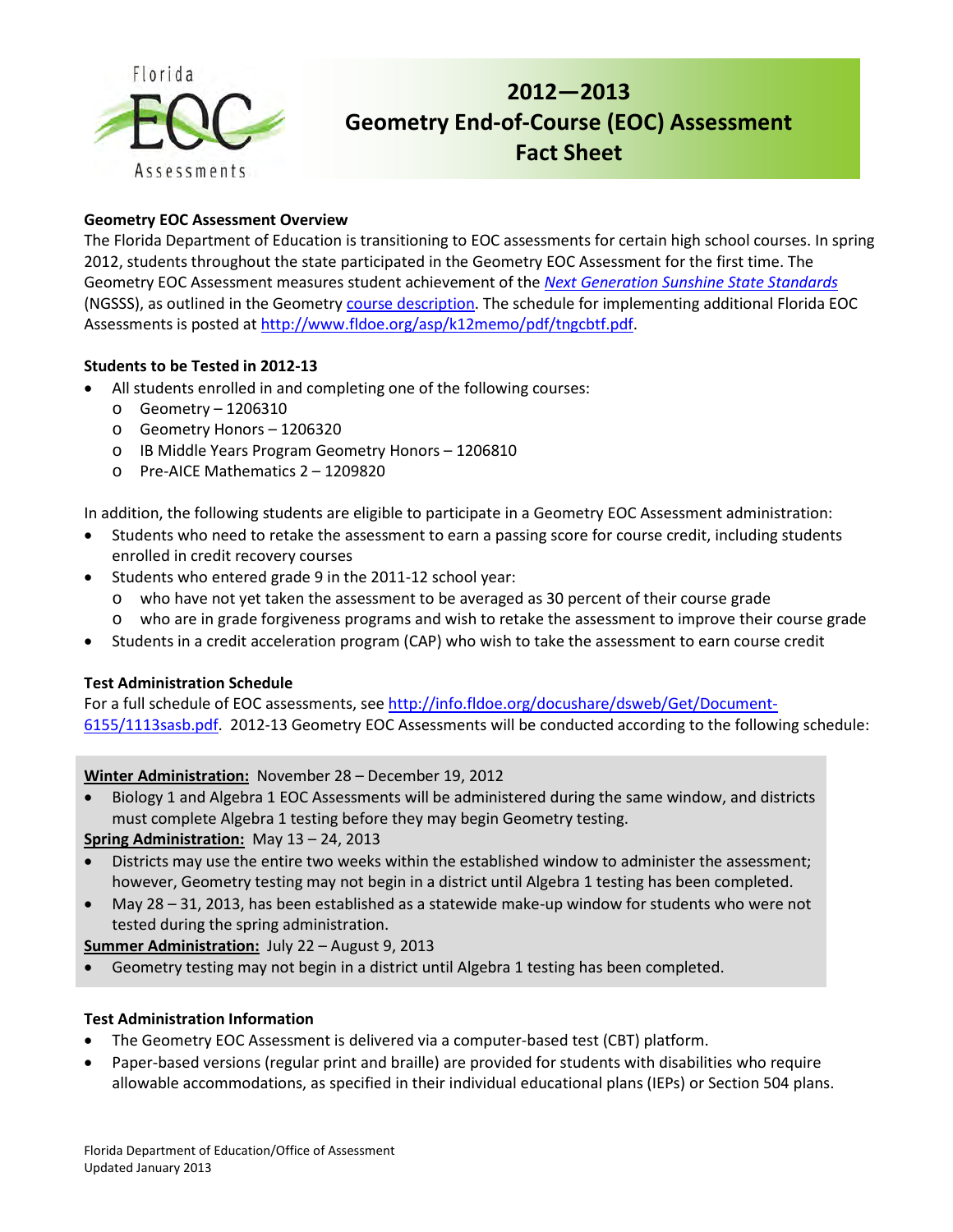- Paper-based large print versions will be available as a unique accommodation for CBT assessments beginning in spring 2013.
- The assessment is given in one 160-minute session with a 10-minute break after the first 80 minutes. Students are not allowed to talk during the break. As with FCAT 2.0 paper-based administrations, individual breaks may be allowed as needed. Students may not be dismissed during the first 80 minutes; however, after the 10-minute break, they may be dismissed as they complete the test.
- Although the assessment is scheduled for a 160-minute session, any student not finished by the end of the 160 minutes may continue working. Testing must be completed within the same school day.
- There are multiple forms of the assessment. There is a maximum of 65 items on each test form. Each form of the assessment includes 35-40 multiple-choice and 20-25 fill-in response items. Approximately six to 10 items are experimental (field test) items and are NOT used to calculate student scores. For more information, see the test design summary at: [http://fcat.fldoe.org/pdf/designsummary.pdf.](http://fcat.fldoe.org/pdf/designsummary.pdf)
- A scientific calculator is provided in the TestNav platform. Students may request the use of an approved, hand-held scientific calculator after they participate in a practice test and determine that they are not comfortable using the online calculator for testing. The Department will not provide calculators to districts, but a list approved scientific calculators is provided in the test administration manual.
- A reference sheet containing commonly used formulas and conversions is provided in the TestNav platform. Schools may make copies of the reference sheet provided in the *2012-13 End-of-Course Assessments Test Administration Manual* and distribute the copies to students if they prefer to use a hard copy.
- Students are provided with four-page, hard-copy work folders to use as scratch paper. Used folders are secure materials that must be collected after testing and stored or securely destroyed according to district assessment coordinators' instructions.

## **Scoring and Reporting**

- **Equating—**Student results from the different test forms must be reviewed and compared to ensure that the difficulty level is the same for each test form. This process, called "equating," takes place after testing so that enough student scores are in the system to ensure that a representative sample of student results is available for use in the comparison.
- **Scale Scores—**Beginning with the winter 2012 administration, students will receive a scale score on the new Geometry EOC Assessment score scale of 325 to 475.
- **Achievement Levels—**The success a student has achieved with the NGSSS assessed by the Geometry EOC Assessment is indicated by Achievement Levels that range from 1 (lowest) to 5 (highest). Level 3 indicates satisfactory performance. Students who entered grade 9 in the 2012-13 school year will be required to earn a passing score of Achievement Level 3 or higher in order to earn credit in the course. This requirement also applies to middle school students seeking high school course credit for Geometry or an equivalent. Scoring at or above Achievement Level 4 indicates the student is high achieving and has the potential to meet collegereadiness standards by the time the student graduates from high school. The table below provides the scale score range for each Achievement Level.

## **Achievement Levels for the Geometry EOC Assessment Scale Scores (325 to 475)**

| Level 1 | Level 2 | Level 3 | Level 4 | Level 5 |
|---------|---------|---------|---------|---------|
| 325-369 | 370-395 | 396-417 | 418-433 | 434-475 |

2